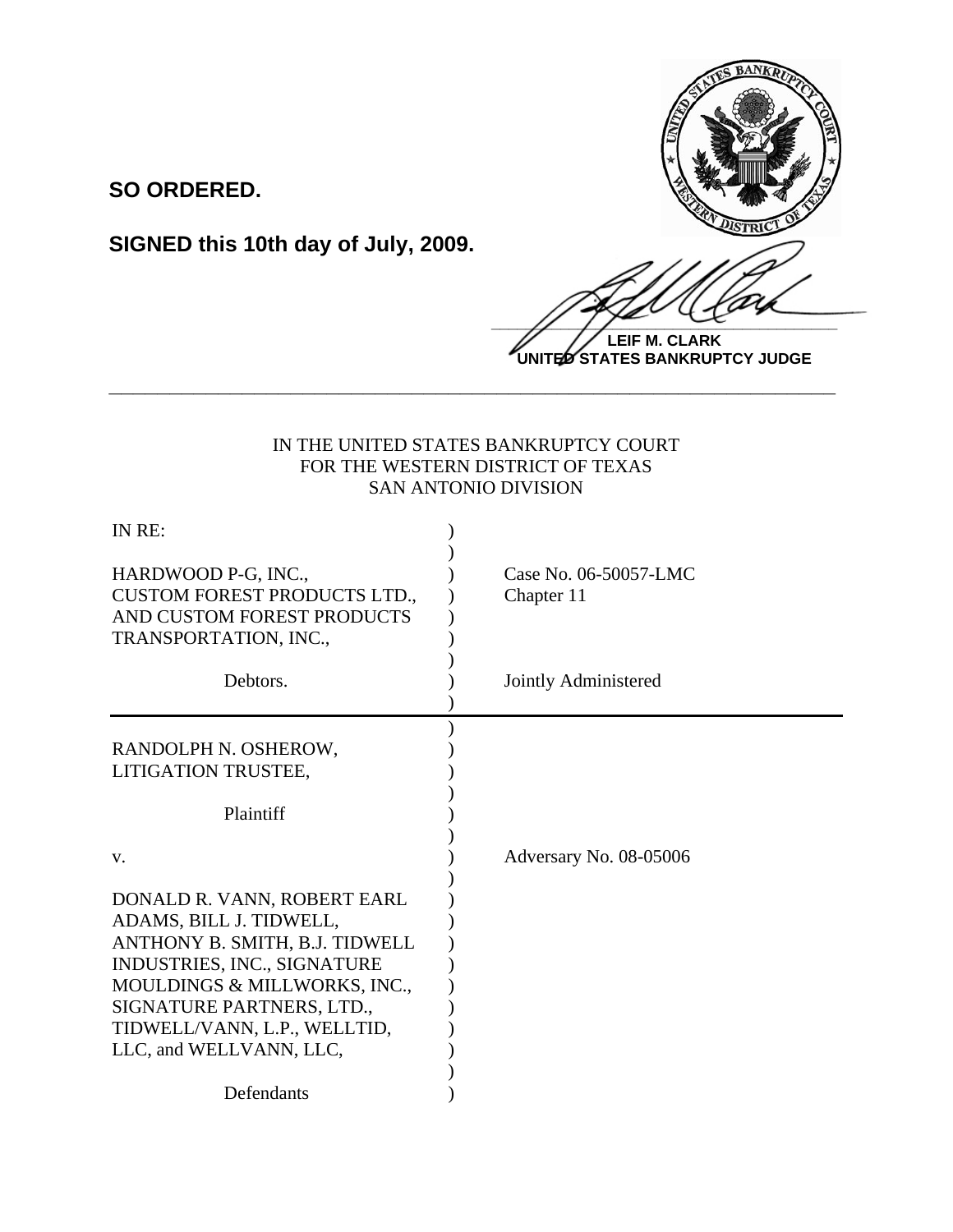## **DECISION AND ORDER DENYING ROBERT EARL ADAMS' MOTION FOR LEAVE TO AMEND RESPONSE UNDER FED. R. BANKR. P. 7015(a)(2)**

 On June 9, 2009, defendant Robert Earl Adams ("Adams") filed his Motion for Leave to Amend Response Under Fed. R. Bankr. P. 7015(a)(2) (the "Motion to Amend") [Docket No. 175]. On June 19, 2009, the plaintiff, who is the trustee of the post-confirmation litigation trust of the above-captioned debtors (the "Trustee") filed a response (the "Response") objecting to the relief sought in the Motion to Amend [Docket No. 189]. By this Decision and Order, the court denies the Motion to Amend.

Previously, Adams had filed a motion for summary judgment, to which the Trustee responded, and to which Adams replied [Docket Nos. 99, 108, 112, 114]. The summary judgment hearing was held on April 13, 2009, at which time the court ruled from the bench granting in part and denying in part Adams' motion for summary judgment; an order was entered on April 28, 2009 memorializing the court's ruling [Docket No. 150]. Thereafter, on May 7, 2009, the Trustee moved for reconsideration of the portion of the court's order granting Adams' motion for summary judgment [Docket No. 158], to which Adams responded on May 15, 2009 [Docket No. 160]. On June 3, 2009, the court granted the Trustee's motion to reconsider the portion of the court's order granting Adams' motion for summary judgment and, consequently, Adams' original motion for summary judgment was ultimately denied in full [Docket No. 168].

 The Motion to Amend requests permission to amend Adams' response to the Trustee's second amended complaint pursuant to Rule 15(a)(2). *See* FED.R.CIV.P. 15(a)(2); *see also*  FED.R.BANKR.P. 7015. In the motion, Adams seeks to make "amendments to Adams' defenses and affirmative defenses and rights for reimbursement of fees and expenses." *M. to Compel*, at 2. In the proposed amended answer, Adams provides only slightly more detail: first, Adams wishes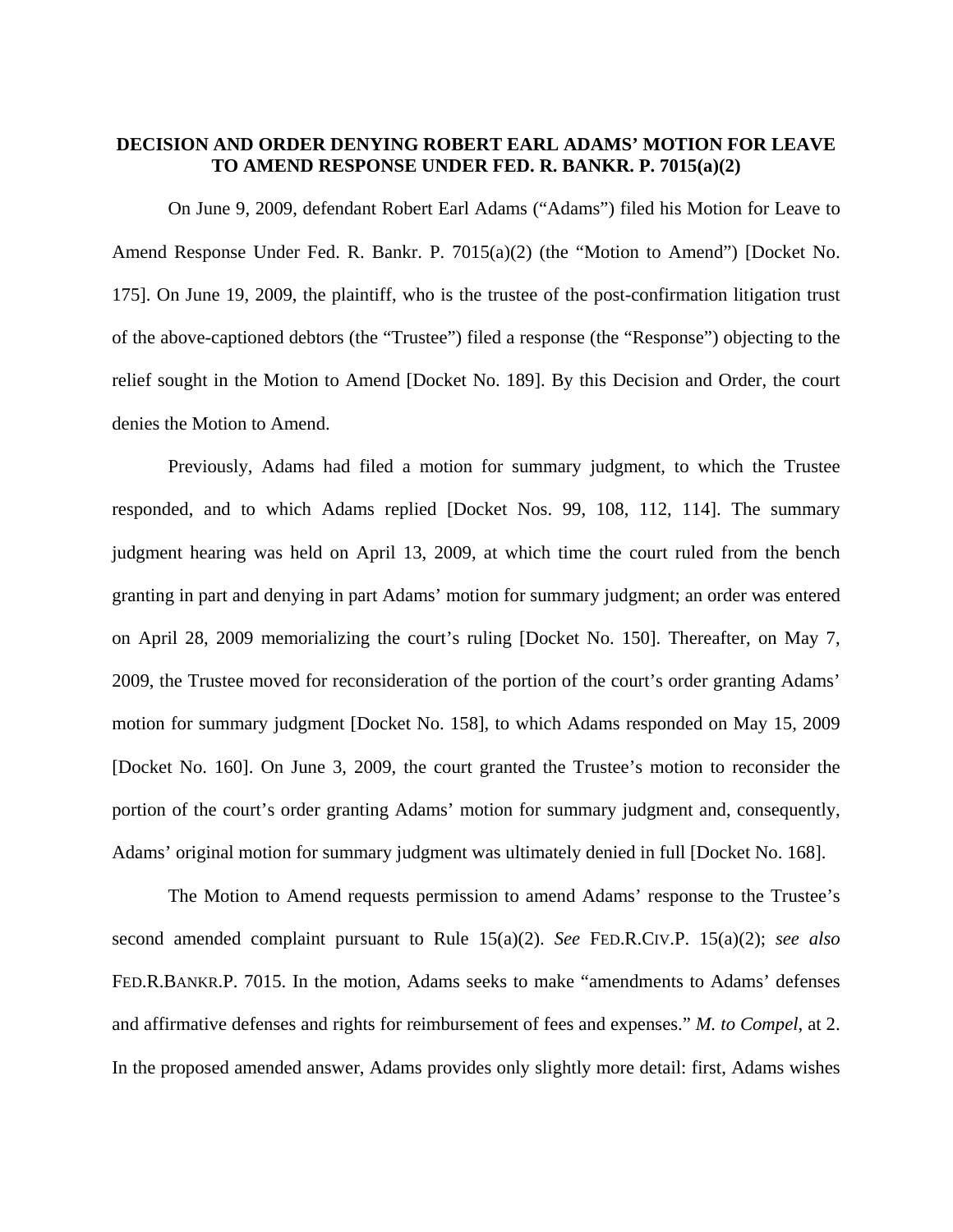to assert that the Trustee's claims are "barred by applicable limitations." *Proposed Answer*, ¶ 2.4 at 47; second, Adams seeks to assert the affirmative defense that the Trustee generally lacks standing or capacity to assert the claims and that the Trustee lacks standing to assert the claims to the extent the payments made to Adams were made by a party other than the Debtors. *Proposed Answer*, ¶¶ 2.5, 2.7 at 47; third, Adams seeks to assert what he characterizes as the affirmative defense of indemnification pursuant to the "applicable articles of incorporation/organization…" *Proposed Answer*, ¶¶ 2.6 at 47; fourth, Adams seeks to assert what he characterizes as the affirmative defense of contribution and proportionate responsibility, which, according to Adams, limits the Trustee's recovery against Adams. *Proposed Answer*, ¶¶ 2.5, 2.8 at 47; and, lastly, Adams seeks to assert two affirmative defenses with respect to the Trustee's TUFTA claims: (i) that Adams took the relevant transfers at issue in good faith, and (ii) that the debtor was not insolvent at the time the transfers took place. *Proposed Answer*, ¶¶ 2.9, 2.10 at 47-48. Neither the proposed amended answer nor the Motion to Amend provide any further details beyond what has been cited here, leaving the court to only guess as to the facts underlying each proposed defense.<sup>1</sup> The Trustee argues that the various affirmative defenses proposed are either futile (as to the statute of limitations defense, the standing defense, the indemnification defense, and, possibly the contribution defenses), unduly prejudicial (as to all the proposed defenses), or cause undue delay of the proceedings (as to all proposed defenses). *See generally Response*. The court agrees with the Trustee's objections.

#### **Discussion**

Federal Rule of Civil Procedure  $15(a)(2)$ , provides that "... a party may amend its pleading only with the opposing party's written consent or the court's leave. The court should

1

<sup>&</sup>lt;sup>1</sup> For example, to which statute of limitations is Adams referring? Or, for example, which articles of incorporation/organization Adams is invoking?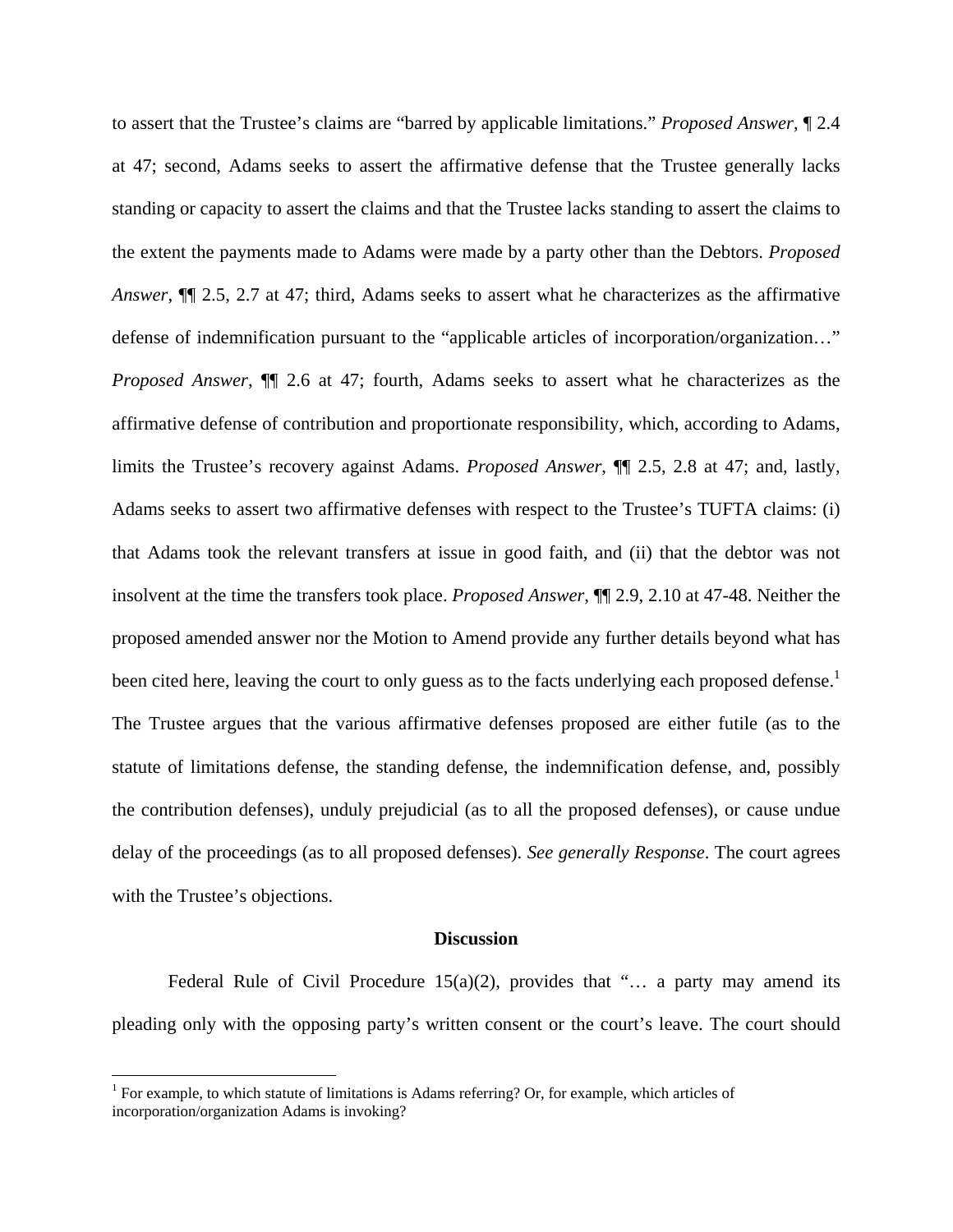freely give leave where justice so requires." FED.R.CIV.P. 15(a)(2). In applying this rule, "[t]he decision whether justice requires amendment is committed to the discretion of the district judge, reversible only for an abuse of discretion." *Union Planters Nat'l Leasing, Inc. v. Woods*, 687 F.2d 117, 121 ( $5<sup>th</sup>$  Cir. 1982) (citations omitted). But, the Fifth Circuit has also remarked that

'Discretion' may be a misleading term, for rule 15(a) severely restricts the judge's freedom, directing that leave to amend 'shall be freely given when justice so requires'. It evinces a bias in favor of granting leave to amend. The policy of the federal rules is to permit liberal amendment to facilitate determination of claims on the merits and to prevent litigation from becoming a technical exercise in the fine points of pleading. Thus, unless there is a substantial reason to deny leave to amend, the discretion of the district court is not broad enough to permit denial.

*Dussouy v. Gulf Coast Inv. Corp.*, 660 F.2d 594, 597-598 ( $5<sup>th</sup>$  Cir. 1981). Nonetheless, the Fifth Circuit has warned that the rule "is not a mechanical absolute." *Union Planters Nat'l Leasing, Inc. v. Woods*, 687 F.2d at 121. Appropriate considerations for a court exercising its discretion under Rule  $15(a)(2)$  include (1) prejudice to the opposing party, (2) undue delay, (3) the movant's repeated failure to cure deficiencies with prior amendments, (4) bad faith, (5) dilatory motive, (6) futility of amendment, and (7) in certain circumstances, such as when the court has heard and ruled on a motion for summary judgment, concerns of judicial economy and "concerns of finality in litigation." *Id.*; *Dussouy*, 660 F.2d at 598; *see Freeman v. Continental Gin Co.*, 381 F.2d 459, 469 (5th Cir. 1967); *Cureton, et. al. v. Nat'l Collegiate Athletic Assoc.*, 252 F.3d 267, 273 (3rd Cir. 2001) (citing *Woods*, 687 F.2d at 121; *Dussouy*, 660 F.2d at 598 n.2).

Here, a consideration of these factors leads to the conclusion that amendment should not be permitted. The court has already considered and ruled on Adams' motion for summary judgment, in which it expressly overruled recourse to some of the very defenses that this amended pleading now seeks to re-introduce. Thus, considerations of judicial economy and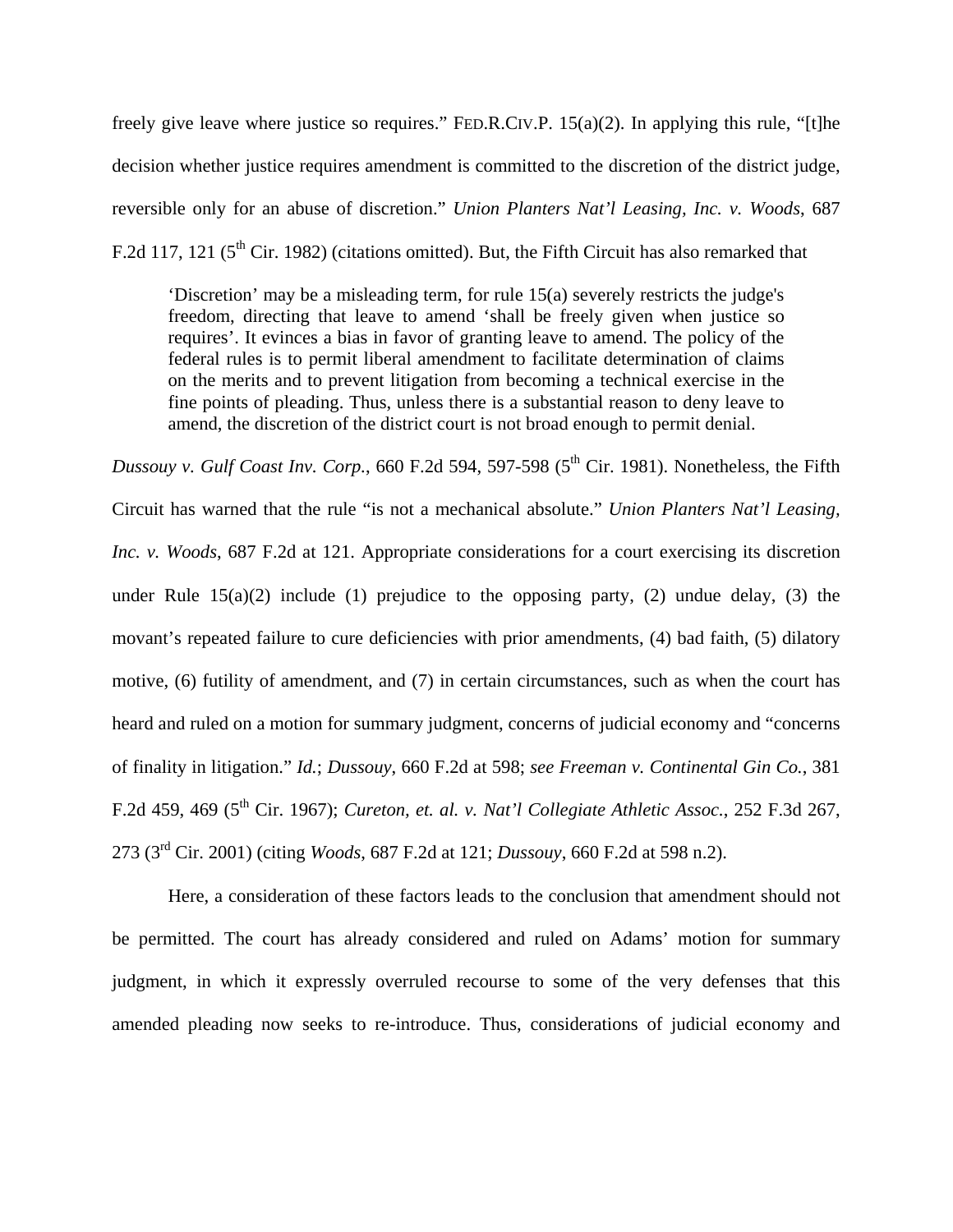finality of litigation counsel against granting leave to amend. *Dussouy*,; <sup>2</sup> *see also Cureton,* 252 F.3d 267, 273 (3rd Cir. 2001).

The *Cureton* court, in considering a motion to amend a complaint after ruling on a motion for summary judgment, said that "the question of undue delay requires that we focus on the movant's reasons for not amending sooner." *Id.* Early on in this case, Adams filed a motion for a more definite statement [Docket No. 27], $3$  which resulted in the Trustee filing a second amended complaint. The purpose of the motion, presumably, was to assure that Adams could frame a complete response. Thereafter, on May 16, 2008, Adams filed his answer [Docket No. 39]. In the interim, the court has heard and ruled against Adams on his motion for summary judgment. It was only after that adverse ruling that Adams filed this Motion to Amend, more than one year after Adams filed his original answer. The proposed affirmative defenses are not based on any new facts uncovered during the discovery period after the court's ruling on Adams' summary judgment motion. Instead, all of the proposed affirmative defenses are based on facts that Adams has known about since the beginning of this case. Adams provides no reason – in the form of

### *Id.*

<sup>&</sup>lt;sup>2</sup> The Fifth Circuit, on this point, has said:

<sup>[</sup>a]t some point, of course, the delay may be so long that the burden of persuasion shifts to the movant. Such a shift becomes appropriate, though, only if the delay imposes on the court, requiring it, for instance, to try the case on various theories seriatim, or if the delay presents the possibility of serious prejudice to the opponent…

A shift in the burden is more likely to occur if the trial court has disposed of the case on the merits, as in the case of summary judgment or judgment after a full trial. Then, the concerns of finality in litigation become more compelling, and the litigant has had the benefit of a day in court, in some fashion, on the merits of his claim. Nevertheless, there is no blanket rule that denial of leave to amend after summary judgment is always appropriate.

 $3$  Adams originally filed a motion for a more definite statement as to the Trustee's original complaint [Docket Nos. 12, 13]. Thereafter, other defendants filed similar motions which resulted in the Trustee filing his amended complaint [Docket No. 22]. Adams then filed his second motion for a more definite statement as to the amended complaint, alleging that the amended complaint, which was filed prior to Adams' first motion for a more definite statement was heard by the court, did not address Adams' concerns [Docket No. 27]. The court entered an order granting Adams' second motion for a more definite statement [Docket No. 28] and the Trustee filed his second amended complaint on May 9, 2008 [Docket No. 37].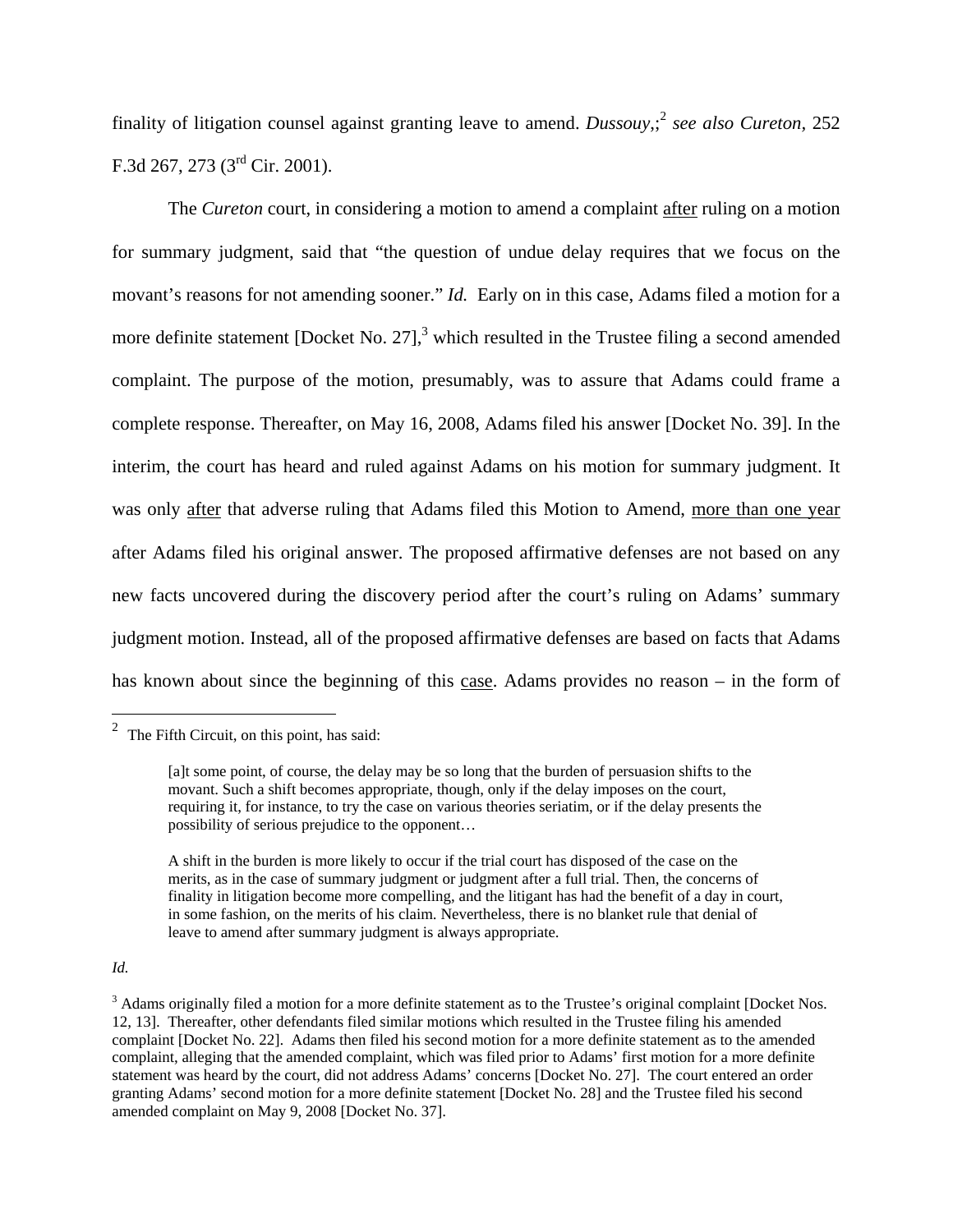either a pleading or evidence – why he could not have raised these affirmative defenses in his original answer. Nor does Adams explain why these proposed affirmative defenses could not have been raised prior to his filing his motion for summary judgment. Instead, he laid in the weeds as it were, perhaps to see how he might fare on his motion for summary judgment, saving up these "new" defenses in case his first round of pleadings failed to finish off the plaintiff's case. That sort of strategy was bound to introduce delay. It may even have been calculated to introduce delay. It certainly should not be rewarded.

At least one of the proposed affirmative defenses, articulated in ¶ 2.7 of the proposed amended answer, has already been definitively disposed of by the Court during the summary judgment litigation. *See Judge's Memorandum of Decision and Order Granting Motion to Alter or Amend Order Denying in Part and Granting in Part the Motion by Defendant Robert Earl Adams for Summary Judgment and or Partial Summary Judgment* [Docket No. 168]. Additionally, the facts underlying Adams other proposed affirmative defense that relates to standing, set forth in ¶ 2.5, were known to Adams at the time he filed his motion for summary judgment – Adams vehemently argued at the hearing that the Debtors were not the originators of the alleged fraudulent transfers and preference payments that he was alleged to have received. *See Adams' Motion For Partial Summary Judgment, or, in the alternative Motion For Summary Judgment*, at 9-10 [Docket No. 99]. Likewise, with regard to Adams' proposed affirmative defenses with respect to the Trustee's TUFTA claims, Adams strongly argued in his summary judgment pleadings that the Debtors were not insolvent. *Id.* at 16. Thus, he could easily have raised these defenses in his answer, thus assuring that these defenses could either be properly raised and vetted at the summary judgment stage, or least subjected to appropriate and timely discovery months ago. Raising them only now introduces unnecessary delay.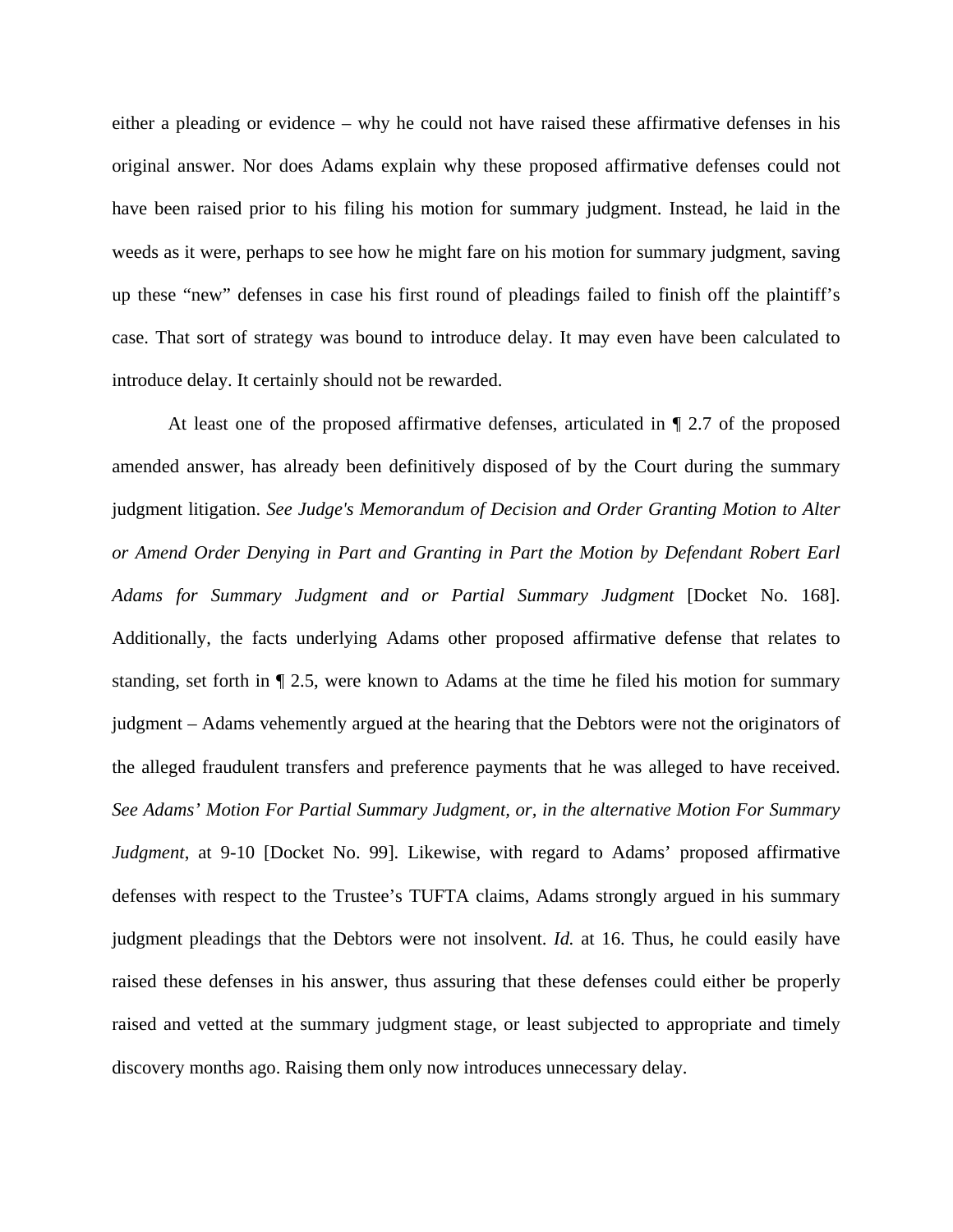With respect to Adams' proposed indemnification and contribution claims, the court agrees with the Trustee that these types of claims do not form the basis of an affirmative defense at all. They are new causes of action, and their introduction at this late date only serves to cause delay, because they would normally require additional discovery in advance of trial. There is nothing about these causes of action that would have prevented Adams from asserting them in his original answer. Moreover, these so-called "affirmative defenses" are based upon either certain (undefined in the proposed answer) articles of organization or incorporation or on Texas statutory law. Adams was a principal of the various corporate entities whose transactions form the basis of the Trustee's complaint. If anyone would have had direct knowledge of an indemnity or contribution right having its source in the corporate documents, it would have been Adams – and that is knowledge he would have had long prior to his being sued in this adversary proceeding. As for indemnity or contribution arising from Texas statutory law, Adams' counsel had as much access to Texas law as does any other Texas practitioner. The Fifth Circuit has ruled that "lack of diligence is a reason for refusing to permit amendment," *Freeman*, 381 F.2d at 469; *see also Nilsen v. Moss Point*, 621 F.2d 117, 122 (5th Cir. 1980); *Gulf Coast Band & Trust v. Mendel (In re Mendel)*, 351 B.R. 449, 455 (Bankr. S.D. Tex. 2006).

Lastly, with respect to Adams' proposed affirmative defense with respect to the statute of limitations, Adams has utterly failed to furnish the court with any reason why Adams could not have raised this matter in his original answer. Permitting amendment at this late date only introduces delay.

For all of these reasons, the Motion to Amend is denied.